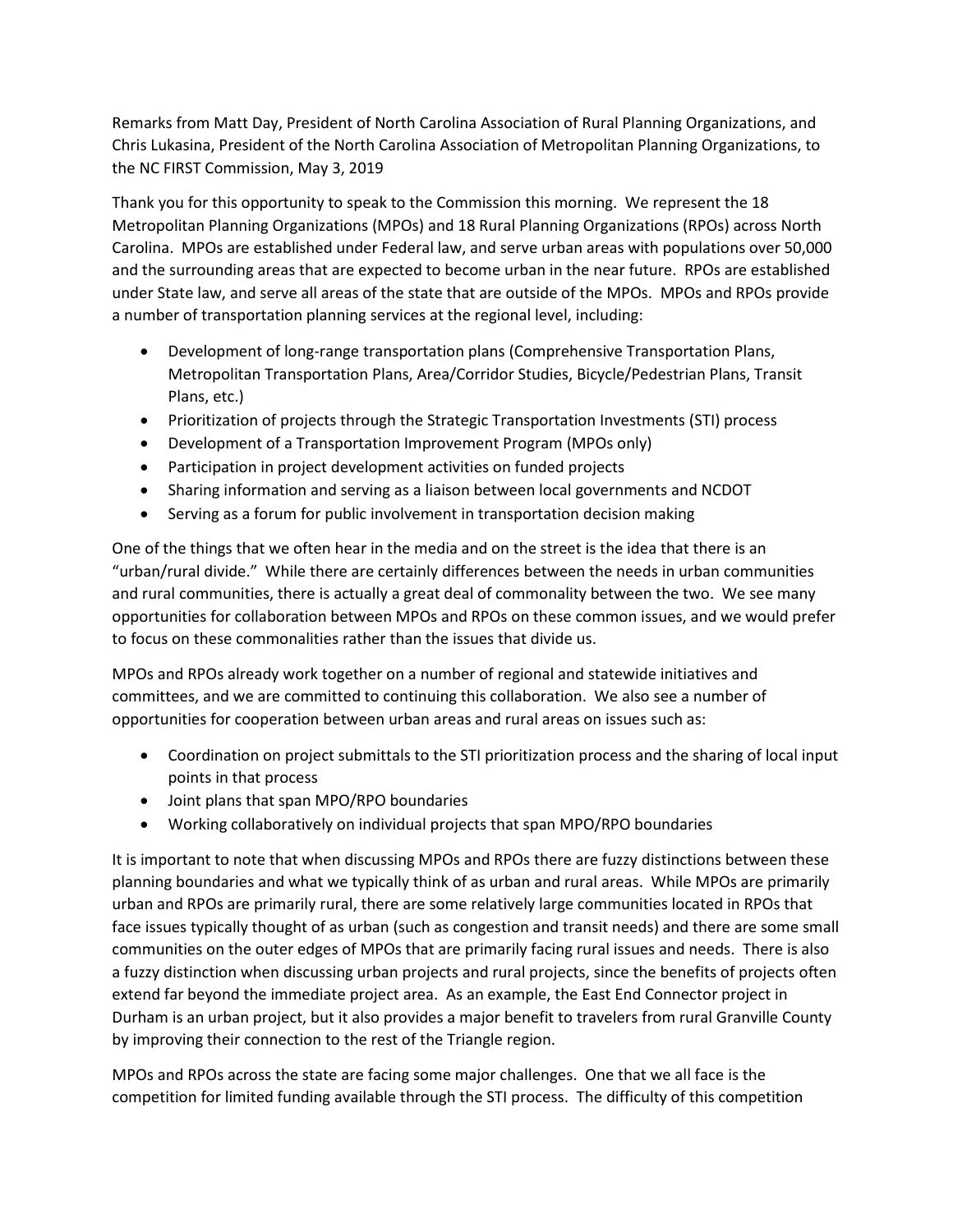varies widely across the state depending on the Division and Region where the MPO/RPO is located. We are committed to working with NCDOT to ensure that MPOs and RPOs are being strategic and submitting the best projects possible for consideration in STI to make this competition as fair as it can be within the STI framework.

Another challenge is the need to make improvements to long corridors that pass through multiple urban and rural communities. These long corridors provide the necessary connections between urban communities, rural communities, ports, logistics hubs, healthcare facilities, and job centers. Not only is it necessary to work together on planning for these corridors, but it also necessary to cooperate on implementation of projects to make the necessary improvements on these corridors.

An additional challenge is identifying ways to fund and build the types of projects that may not traditionally do well through the STI scoring process. This includes projects such as modernization of substandard roads, small projects of local importance, economic development-related improvements, and multimodal projects. We are working within the STI framework to address some of these challenges, but may need to consider additional creative solutions.

As the Commission can see many of the major transportation challenges facing North Carolina are very similar through the state, regardless of area type.

The transportation challenges of today and tomorrow are many. Currently anticipated resources may not be enough to meet future needs that will result from population and congestion growth that are far outpacing currently available resources. Funding levels in all areas continue to fall short of identified needs and new solutions for transportation issues are challenging or funding paradigms, up to and including preventing creative, effective solutions from being implemented.

The Strategic Transportation Investment (STI) program as well as additional funding through HB 97 have demonstrated our State's transportation sector can use a transparent, needs based, data driven approach to identify the most cost-effective transportation investments in the state. We should continue to identify projects and programs where the needs are the greatest and all revenue options should be looked at to meet our growing transportation needs. To do this we need to secure new dependable transportation funding that can be used in a flexible manner that will support the diverse needs of the state at all levels in the most cost-effective manner.

From long range planning to ribbon cutting, we have begun to deal with our state's transportation needs by taking a performance-based approach. We should also constantly review what the State's transportation priorities are. Best practices from other states and even other countries may provide guidance for continued improvement in North Carolina.

We can identify other tools that can help where transportation is not the focus, such as economic development. For example, Minnesota's Transportation Economic Development (TED) program [\(http://www.dot.state.mn.us/funding/ted/index.html\)](http://www.dot.state.mn.us/funding/ted/index.html) was created to help in an area where transportation was a contributing part of the solution. The TED program is a competitive, data driven program to identify transportation improvements that are geared toward economic development, particularly in rural areas. The program has project selection criteria designed by the Department of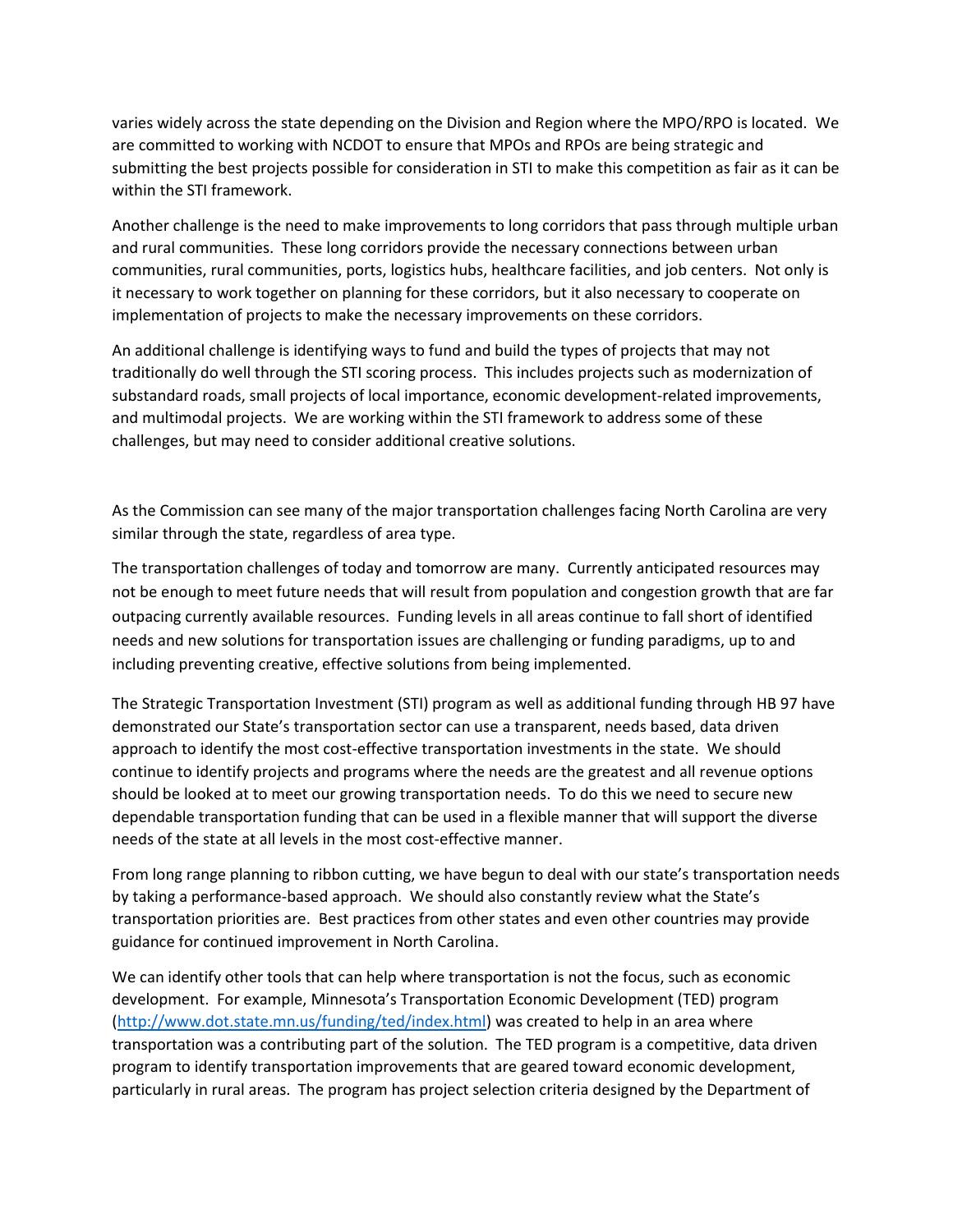Commerce and project implementation is administered by the Department of Transportation. A NC TED program could be focused on key industry sectors that best align with NC's economic development goals.

Our state also has a variety of societal changes that have an impact on transportation planning. One such change is demographic change. Increasing growth rates in metro areas, aging and diversifying populations and encroaching urban/suburbanization in some critical areas are all demographic changes that Affects issues such as the ability to keep up with infrastructure/service needs in all modes, changing priorities, and social equity.

Economic changes also have a big impact on transportation. Our state's economy continues to grow into the digital and service sectors. There are increasing pressures and reliance on our state's freight network & logistics chains. The economic engines at all levels across the state are becoming the focus. Each of these has an impact on transportation connectivity and access needs. Understanding travelsheds/commutesheds becomes more and more important.

System resiliency is also an important change from the status quo. The need to maintain key nodes and links in the transportation network, both urban and rural, has only been amplified in recent years. Our ability to respond to and ultimately recover from natural disasters such as floods and landslides is directly related to our ability to maintain these nodes. Parts of the state with good resiliency have fared well. Those with a lack of good alternatives when key nodes are no longer accessible do not.

But resiliency is not just about hazard mitigation. As the transportation network evolves and ages, maintenance & operations needs will increase. We will see "Fortify" type projects more often and at an increasing rate in the future. System resiliency affects maintenance and modernization needs. Connectivity and redundancy needs are amplified as well.

A fourth societal change is emerging technology. Things like electric vehicles, connected/autonomous vehicles, and the smart grid are already starting in North Carolina. We need to get ahead of innovations such as communitywide Intelligent Transportation Systems and other smart infrastructure to ensure that they are "open source" infrastructure investments that are versatile and can evolve to meet our changing needs. We have a growing understanding of the timing and impact on mobility and safety. Backbone investments are the key in the short term.

Another emerging technology trend that impacts transportation is Teleworking/Telecommuting. This type of work environment continues to increase in urban areas, but congestion "benefits" are overshadowed by growth. To help with this trend sustained investment in broadband infrastructure is needed and expanding mobility services, such as ridesharing apps, scooters, bikeshare, and autonomous transit, will also be required. These are already in our urban areas but as they expand to other parts of our state we will need to make sure our policy and regulatory environment isn't playing catch up.

One final example of an emerging technology that is showing great promise but does not quite fit perfectly into our current transportation paradigm is managed roadways. Managed roadways are a multi-faceted solution that involves communications systems, control systems, and optimization strategies on the regional freeway network. These systems can significantly reduce delay and increase reliability. They are much cheaper than adding additional lanes and can be used in conjunction with managed lanes, toll facilities, and future widening. Managed roadways work through a combination of